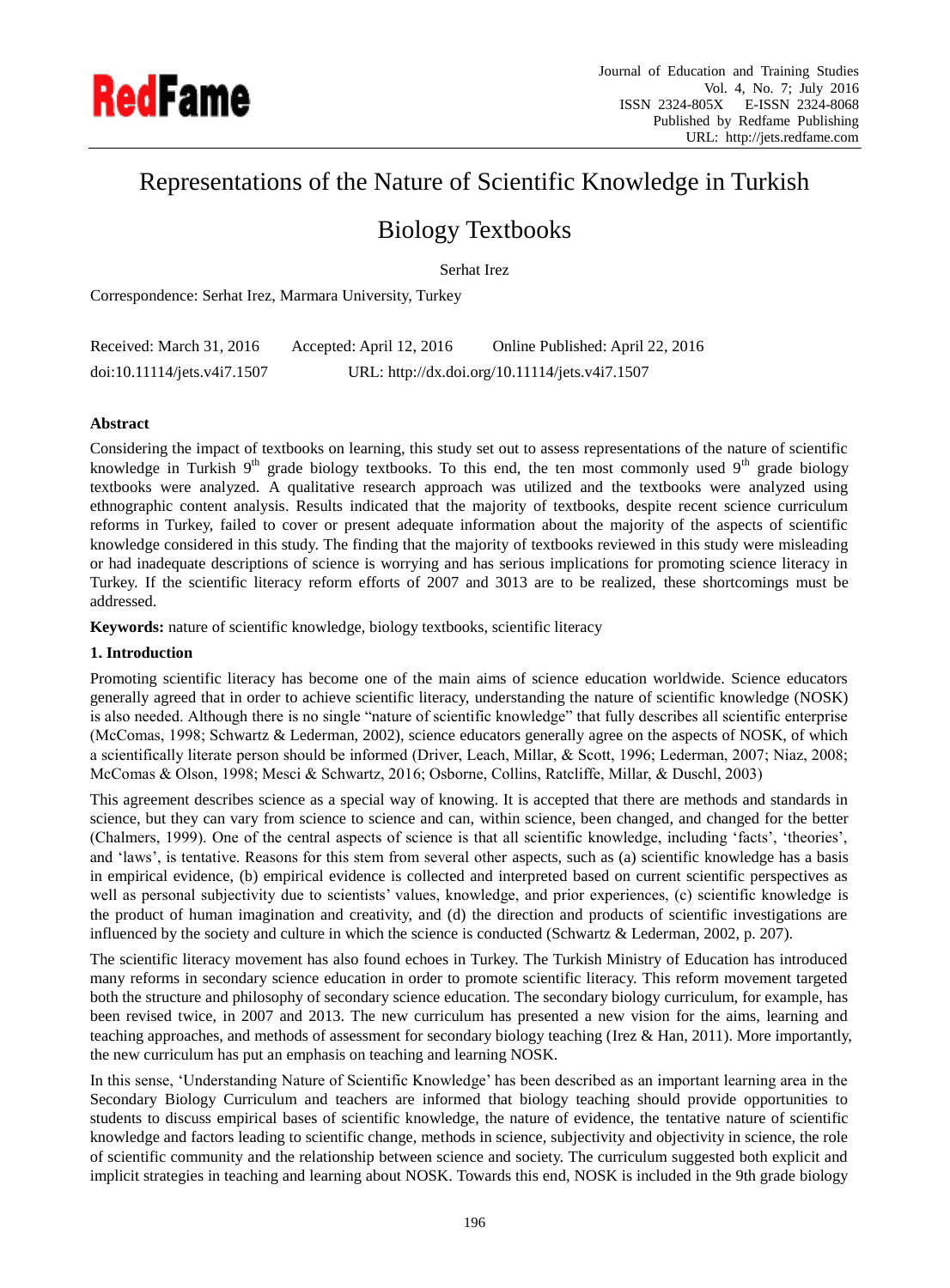curriculum as a separate section. Also, the curriculum suggested the use of inquiry based strategies and the history of science throughout the other units in order to provide the continuity of student learning about NOSK.

However, simply developing a curriculum designed to improve the understandings of NOSK does not guarantee that these understandings will improve (Phillips & Chiappetta, 2007). If the reform for scientific literacy made in 2007 and 2013 are to be realized, all components of school science should adopt similar approaches.

In this sense, textbooks emerge as an influential component amongst the elements of school science, as they greatly influence the content taught (Yager, 1996). There seems to be little question regarding the importance of textbooks in science teaching (Chiappetta, Sethna, & Fillman, 1993). For as long as science has been a school subject, textbooks have been highly influential representations and interpretations of the curriculum to be taught (Niaz, 2013). In school science, the textbook is accepted as the ultimate source of knowledge, provides the majority of instructional support beyond the teacher, and in many cases actually becomes the curriculum (Stake & Easley, 1978). Many science teachers, new teachers in particular, use the assigned textbook as their content outline and story line for their courses (Chiappetta, Sethna, & Fillman, 1993). A research study by ChiangSoong and Yager (1993) revealed that more than eighty percent of science teachers use their textbooks more than 90% of the time. Reliance on textbooks is more apparent when teachers are teaching outside their own area of expertise (Stern & Roseman, 2004). Considering that NOSK is relatively an unknown area for many teachers, especially for those in Turkey (Irez, 2006), they are expected to rely on what textbooks present in teaching these issues. Further, students expect the textbook to be used as the source of nearly all information and as the framework from which all science is to be experienced (ChiangSoong & Yager, 1993).

Given this situation, it is critical that these materials should be both scientifically accurate and educationally balanced (Chiappetta et al., 1993, Niaz, 2013, 2014; Phillips & Chiappetta, 2007; Vesterinen, Aksela & Lavonen, 2013). Chiappetta, Sethna and Fillman (1993) argue that one of the most fundamental aspects regarding the content of a science textbook is the accuracy in its descriptions of NOSK. In order for these instructional resources to better support school science, it is critical that they present many facets of NOSK. Such integration of NOSK with science content enables students to gain a more accurate understanding of what science is and how it is conducted (Chiappetta & Koballa, 2002; Duschl, 1990; Meichtry, 1992). Having well written, understandable science textbooks that convey an accurate and balanced view of NOSK is a key to helping teachers meet the challenges they have in providing their students with an accurate view of the scientific enterprise (Phillips & Chiappetta, 2007).

Towards this end, the major research questions that guided this study is how NOSK is represented in Turkish biology textbooks and whether this representation is compatible with the contemporary understanding of NOSK.Further, this study also aims to assess how much space, in terms of percentage of the total narration included in each textbook is devoted to NOSK and analyze the differences from textbook to textbook in NOSK treatment. Such an analysis of the textbooks is likely to provide information concerning the match of current goals and directions for science education in Turkey set by the 2007 and 2013 secondary biology curriculum reforms. Further, the results of the study will potentially give insights regarding the teaching and learning of NOSK in the nation's schools as the textbooks accurately define what teachers teach and what students are expected to learn.

# **2. Method**

# *2.1 Textbooks under Investigation*

Traditionally, physics, chemistry and biology are taught as separate subjects throughout the secondary biology curriculum in Turkey. NOSK is discussed and explained explicitly as a separate topic in the 9th grade biology curriculum. The units included in 9th grade biology are Life Science Biology, World of Living Things and Contemporary Environmental Problems. NOSK is discussed in the unit called 'Life Science Biology'. The biology curriculum suggests thirty-three hours should be devoted to this unit. The first topic of the unit is 'Nature of Scientific Knowledge and Biology' and the curriculum devotes six hours to this topic. Therefore, this study focused on the 9th grade biology curriculum and 9th grade biology textbooks. Table 1 offers details of the textbooks analyzed in the study. A total of ten commonly used biology texts were selected.

Amongst the textbooks, those by MEB, Dikey Publishing, and ATA Publishing have been assigned by the Turkish Ministry of National Education as the primary textbooks in all secondary schools in different regions of Turkey. These textbooks are distributed to students free of charge, so millions of students (depending on the region of their schools) use one of these textbooks as the primary source of nearly all information about NOSK.

The remaining seven textbooks are published by independent publishers. The most important criterion for choosing textbooks to be included in this study was their availability. In this sense, these seven textbooks were chosen as they are available in bookstores nationwide and are considered as commonly used by teachers and students as a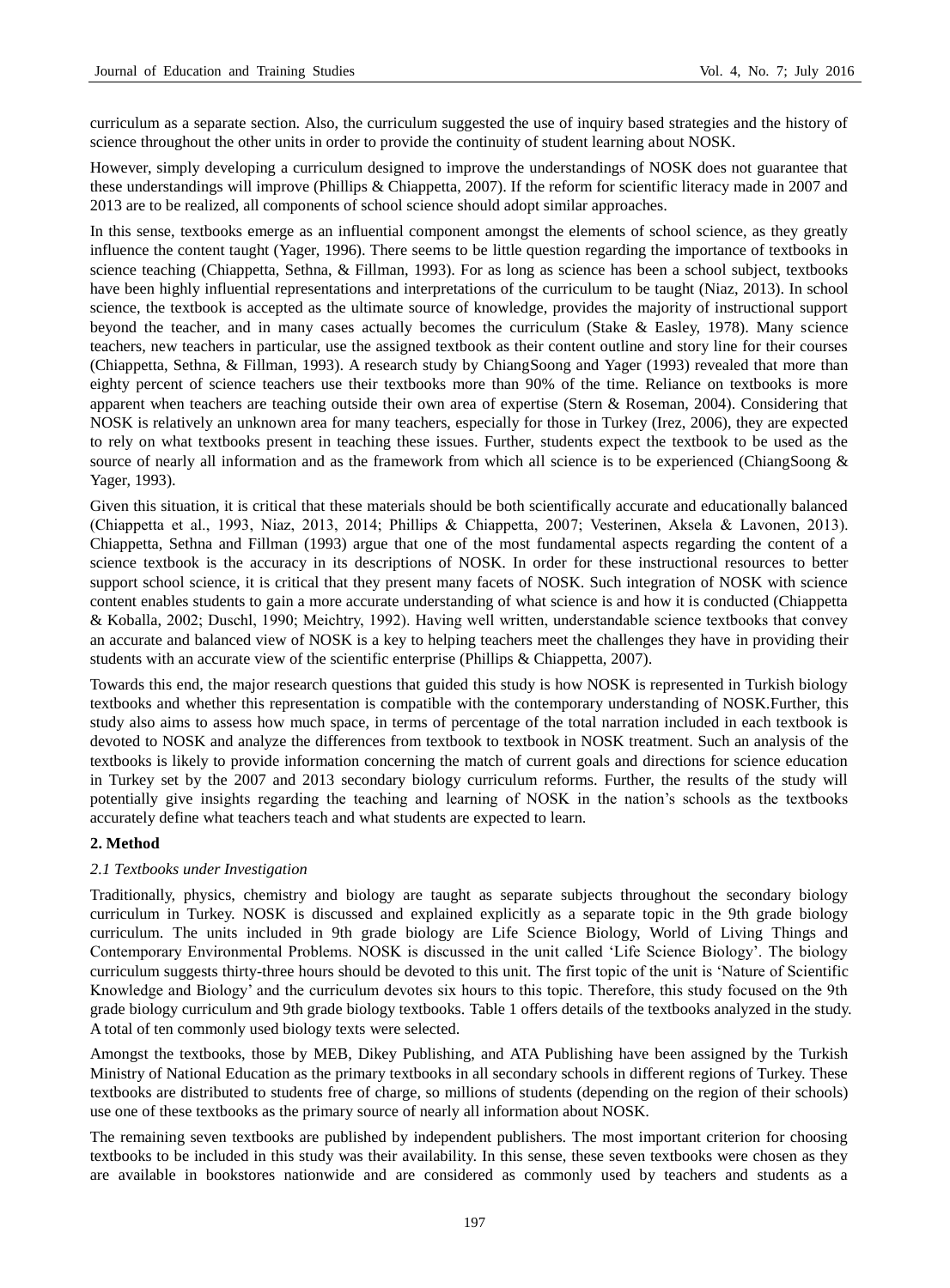supplementary resource to the textbooks assigned by the government. The content of these textbooks is also framed on the national curriculum and they aim to support science learning. The latest editions of all textbooks were used for the analysis.

| Table 1. List of $9th$ grade biology textbooks reviewed in the study |  |  |  |  |  |  |  |  |  |
|----------------------------------------------------------------------|--|--|--|--|--|--|--|--|--|
|----------------------------------------------------------------------|--|--|--|--|--|--|--|--|--|

| Author(s)                    | <b>Date of Publication Title</b> |                                      | Publisher             |
|------------------------------|----------------------------------|--------------------------------------|-----------------------|
| Commission                   | 2013                             | Secondary Biology 9 MEB              |                       |
| Z. Arslan & E. Unver         | 2014                             | Secondary Biology 9 Dikey Publishing |                       |
| B. Demirdizen                | 2015                             | Secondary Biology 9 ATA Publishing   |                       |
| H.B. Ozturk                  | 2013                             | 9th Grade Biology                    | <b>BRY</b> Publishing |
| B. Karaagac & B. Peri        | 2014                             | Biology 9                            | Palme Publishing      |
| No information on authors    | 2014                             | B <sub>9</sub>                       | <b>FEM</b>            |
| A. Cingiz, M. Kara & V. Otlu | 2013                             | 9th Grade Biology                    | Final Publishing      |
| B. Bostanci & M. Aydogan     | 2014                             | Biology 9th Grade                    | Eksen Publishing      |
| T. Celik                     | 2013                             | 9th Grade Biology                    | FDD Publishing        |
| No information on authors    | 2014                             | Biology 9th Grade                    | Zambak                |

*2.2 Methodological and Analytical Framework* 

The main aim of this research is to assess how NOSK is represented in  $9<sup>th</sup>$  grade biology textbooks. To this end, a qualitative approach was employed and Ethnographic Content Analysis (ECA) described by Aitheide (1996) was chosen as an appropriate methodological framework. ECA is a systematic and analytical, but not rigid, approach to content analysis. Predetermined categories and variables initially provide guidance, however others are allowed and expected to emerge during the analysis, including an orientation to constant discovery and constant comparison of relevant situations, settings, styles, images, meanings, and nuances (Aitheide, 1996; Cakir, 2011).

For each textbook, reviewing started with locating the chapter or section where NOSK was discussed. Analyses began with coding data in which sentences providing information about NOSK were coded. In coding, 11 predetermined themes (Irez, 2009) were used. They included descriptions of science, characteristics of scientists, scientific method, empirical NOSK, tentative NOSK, nature of scientific theories and laws, inference and theoretical entities in science, subjective and theory-laden NOSK, social and cultural embeddedness of science and, imagination and creativity in science. The themes were not independent of one another as they represent components of a conception of NOSK. Therefore, some of the statements were placed within more than one theme as they applied to all these themes. This theme generation process helped the researcher to check the consistency, or lack thereof, between the statements in the textbooks regarding any aspect of NOSK. All instances of NOSK in all ten textbooks were analyzed and coded in this manner.

# **3. Results**

As explained earlier, NOSK is only covered and described explicitly in the first unit of  $9<sup>th</sup>$  grade biology. The first topic of the unit is 'Nature of Scientific Knowledge and Biology'. All textbooks provided information about various aspects of scientific enterprise in this section. The narrative in this section was usually accompanied with the pictures of scientists, natural settings, and living organisms. Some of the textbooks also presented stories from the history of science to support their discussions and some provided activities and experiments in order to support student learning about various aspects of NOSK. There were review questions at the end of the section in all textbooks. Pages devoted to NOSK in the textbooks varied. Table 2 presents information on the total pages of each textbook, pages devoted to the explicit discussion on NOSK and percentages of the pages devoted to the discussion on NOSK in the textbooks.

As seen in the table, the percentage of the number of pages devoted to the explicit discussion on NOSK in the textbooks varied between 0.78% and 4.62%. The textbook by MEB devoted 13 pages (4.62% of the total pages) to the discussion on NOSK. This discussion was supported by a number of stories from the history of science, such as the story of the discovery of the structure of DNA by Watson and Crick, and the story of the discovery of Helicobacter pylori and elucidation of its role in gastritis and peptic ulcer disease by Marshall and Warren. There were several activities designed to support student learning, such as "the staircase" activity (Chalmers, 1999), which aims to emphasize the difference between observation and inference. The textbook by BRY, on the other hand, devoted only 2 pages to the discussion on NOSK (0.78% of the total pages). Here, the textbook preferred to present short explanations about various aspects of NOSK without seeking any support from the history of science or classroom activities.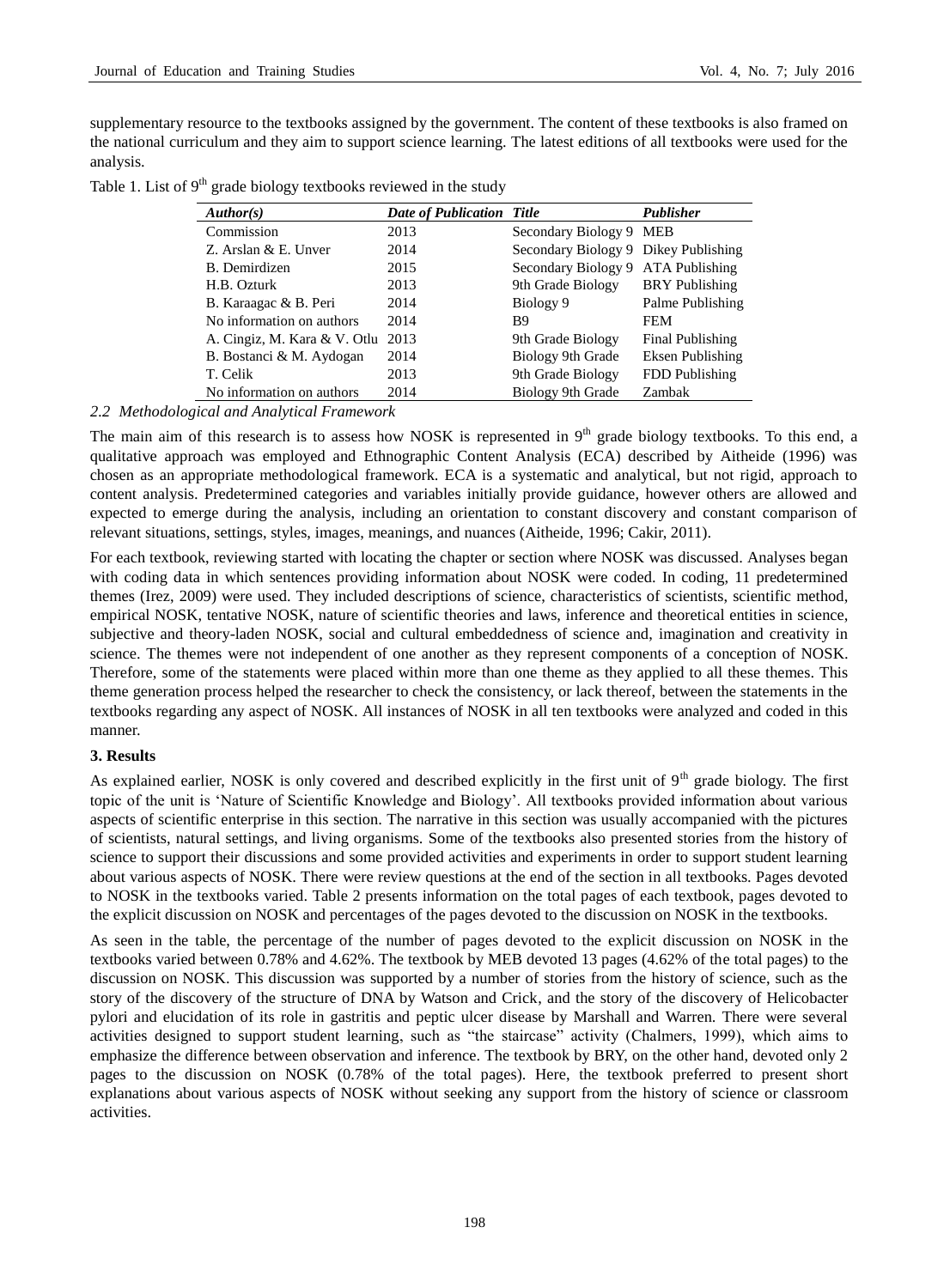| <b>Textbooks</b> (by publisher) | <b>Total Pages</b> | Pages devoted to NOSK | %    |
|---------------------------------|--------------------|-----------------------|------|
| <b>MEB</b>                      | 281                | 13                    | 4.62 |
| Dikey                           | 222                | 7                     | 3.15 |
| <b>FEM</b>                      | 326                | 10                    | 3.06 |
| <b>ATA</b>                      | 208                | 5                     | 2.40 |
| Final                           | 264                | 5                     | 1.89 |
| Eksen                           | 224                | 4                     | 1.78 |
| <b>FDD</b>                      | 208                | 3                     | 1.44 |
| Zambak                          | 224                | 3                     | 1.33 |
| Palme                           | 320                | 3                     | 0.93 |
| <b>BRY</b>                      | 256                | ↑                     | 0.78 |

| Table 2. Inclusion of NOSK in 9th grade biology textbooks |  |
|-----------------------------------------------------------|--|
|-----------------------------------------------------------|--|

*3.1 Descriptions of Science* 

Typically, all textbooks started the section on NOSK with a description of science. Most of the textbooks (six of ten) described science as a 'body of knowledge'. What is also evident in these descriptions is an emphasis on the objectiveness of scientific knowledge.

Science is accumulated knowledge that has been gathered through observations and experiments (Dikey, p.21).

Science is a body of systematically collected knowledge… The aim of science is to help humankind by controlling and manipulating nature in accordance with our needs (Eksen p.10).

Science is accumulated knowledge that has been gathered through objective observations and experiments (Final p.15).

Science is a systematically collected knowledge through objective observations and experiments (BRY p.13).

Such descriptions of science are also important as they gave an impression to the reader that there is an existing truth or reality and science represents the way of reaching that reality or truth. This was given to the reader through the use of phrases like "collected knowledge". Having described science as a body of knowledge, the textbooks by ATA and Zambak, however, explicitly stated that scientific knowledge represents true knowledge:

Science is a body of knowledge which has been collected through observations and experiments, proven to be true and, arranged in a systematic way (ATA p.14).

Science consists of a range of activities to reach facts and arrange these in a systematic way. (Zambak p.8) The remaining four textbooks, on the other hand, presented more informed descriptions regarding the description of science. These textbooks described science as a way of knowing and emphasized that science is a human activity:

Science is an attempt to explain natural phenomena (MEB, p.6).

Science is a human activity to explain the workings of universe. (FEM, p.3)

Science is a way of learning and it helps us to understand natural world (Palme, p.9).

In these descriptions, science is portrayed as an activity to produce explanations, not a process of discovering (or collecting) what is out there. Having described science as an active, continuous and productive process, the textbook by FDD preferred to present a list about the characteristics of scientific enterprise:

Science is driven by curiosity

Science is a dynamic and continuous activity rather than being a static body of knowledge.

Tentativeness and uncertainty are characteristics of all sciences.

There are no certain truths in science

Science produces testable and falsifiable knowledge about nature, and this demarcates science from supernatural explanations. (FDD, 13)

## *3.2 Characteristics of Scientists*

There is a worldwide belief amongst students that scientists should have certain characteristics compared to nonscientists (Ryan, 1987; Solomon, Duveen, & Scott, 1994; Song & Kim, 1999). DoganBora, Arslan and Cakiroglu (2006) for example, found that students involved in their study believed that scientists should have certain characteristics such as being objective, unbiased, intelligent and rational. Song and Kim (1999) reported that the source of this belief could be the media, journals and books, or experiences in school science. Irez (2009) pointed out that representations of scientists in textbooks could also be an influential factor in school science contributing to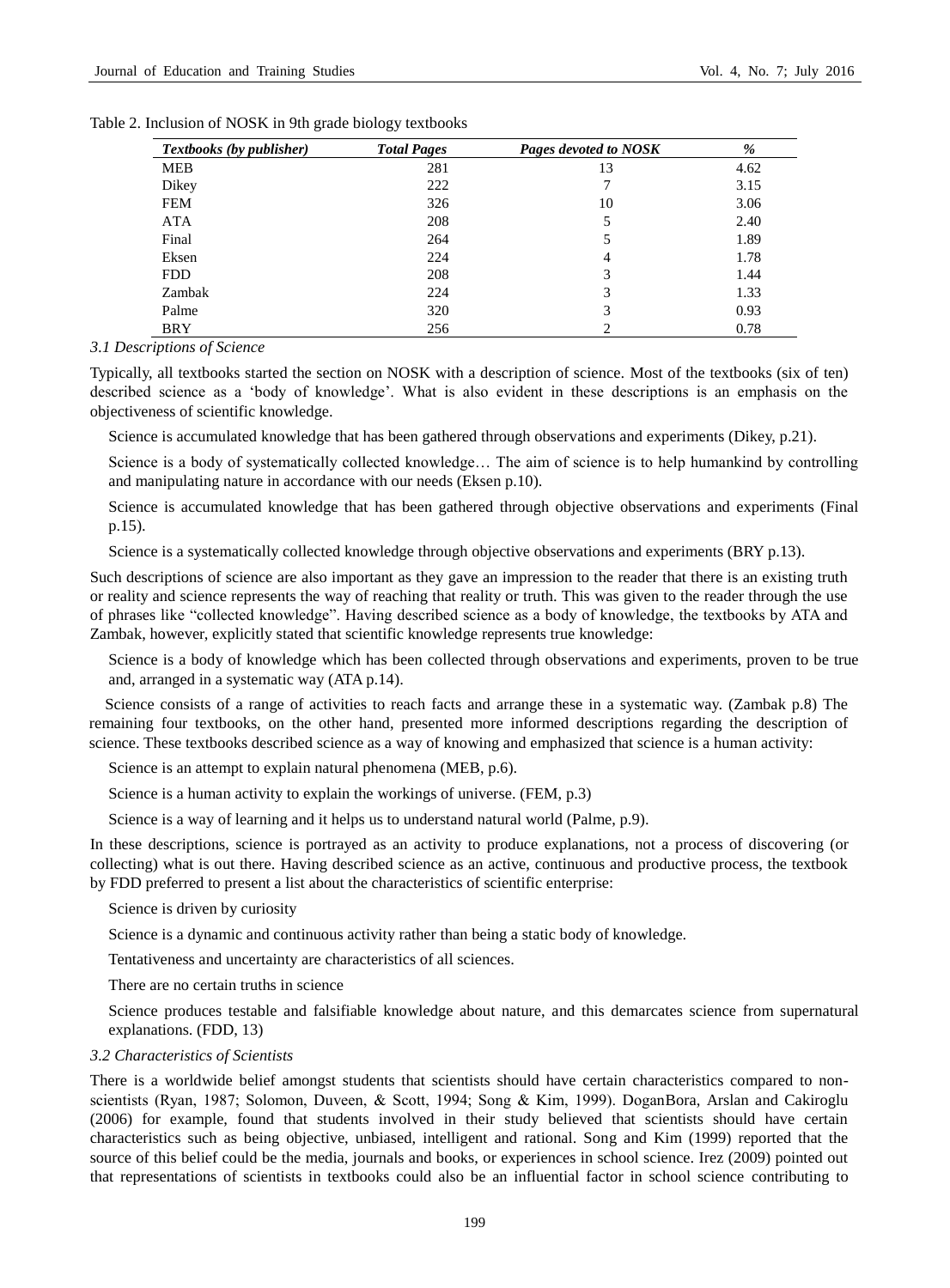students' perceptions of the stereotypical images of scientists. He reported that all textbooks in his sample presented certain characteristics of scientists.

Similarly, four of the ten textbooks analyzed in this study presented characteristics that a scientist should have. The textbook by MEB, for example, presented characteristics such as being objective, determined, enthusiastic and patient. The other three textbooks, those by Eksen, FEM and, Zambak, provided a more comprehensive list of characteristics. For example, the characteristics noted in the textbook by Zambak were as follows:

Reaching scientific facts is a long and tiring activity. Scientists should be;

Objective,

Skeptical

Critical thinkers,

Curious and skilled observers,

Determined and patient,

Careful and conscientious

Able to choose the best method

Able to use the materials/equipment effectively. (p.13)

Without a doubt, most of these characteristics are valued by science and some of them have been cited by major international science standards documents (McComas & Olson, 1998). However, Irez (2009) discussed that presenting these characteristics as "essentials" to be a scientist is misleading, inaccurate and potentially damaging for the image of science. He presents several reasons for this. First of all, he discusses some of these characteristics (such as being curious, being enthusiastic about your occupation) are valued by all institutions of society and are not unique to science. Second, characteristics such as being unbiased or relying on a "universal and stepwise" scientific method represent a distorted picture of science and scientific investigation. Third, it is impossible and inadequate to list all characteristics that are valued by science. Because, different scientific disciplines may require different qualities and such a list would never be complete. Furthermore, one may claim that there are some other important characteristics or abilities that should be in the list. Examples would be creativity, accurate record keeping and truthful reporting. Song and Kim (1999) also warn that describing a typical scientist within this framework has a potential of destroying students' interest in science instead of nursing it, and thus may alienate them from scientific careers if they do not believe that they have the prescribed characteristics.

The rest of the textbooks did not include any discussion about the characteristics required to be a scientist. They also did not explain that there are no essential characteristics required to be a scientist.

### *3.3 The Empirical Nature of Scientific Knowledge*

A majority of the textbooks (seven of ten) emphasized the reliance of science on evidence. The textbooks by Dikey, BRY and, Palme did not include any discussion about the empirical base of scientific knowledge. In the other textbooks, typical discussions included descriptions of scientific knowledge as based on evidence, data, experimentation and observation about natural phenomena. The following exemplifies typical expressions that were given by these textbooks:

Scientific theories and laws necessarily require empirical evidence. (Eksen, p.13)

Science and scientific knowledge relies on evidence gathered through observations and experiments. Scientists, considering evidence obtained from observations and experiments and using their imagination and creativity, propose valid scientific claims. (Final p.16)

One of the most important aspects of science is that all scientific claims should be supported by evidence. (MEB, p.8)

Accumulated evidence can provide support, validation and substantiation for scientific claims, but will never prove those claims to be true (Lederman, Abd-El-Khalick, Bell, & Schwartz, 2002). While the empirical base of scientific knowledge was commonly presented by the majority of the textbooks, none of the textbooks referred to the supportive role of evidence. The textbooks by FEM and Eksen, on the other hand, explicitly stated that evidence gathered through experiments and observations are used to prove scientific claims.

Experiments are processes to show a scientific fact, verify a law or prove a hypothesis. (FEM p.11) Scientific claims that are proven by observations conducted under the same conditions become facts. (Eksen, p.11).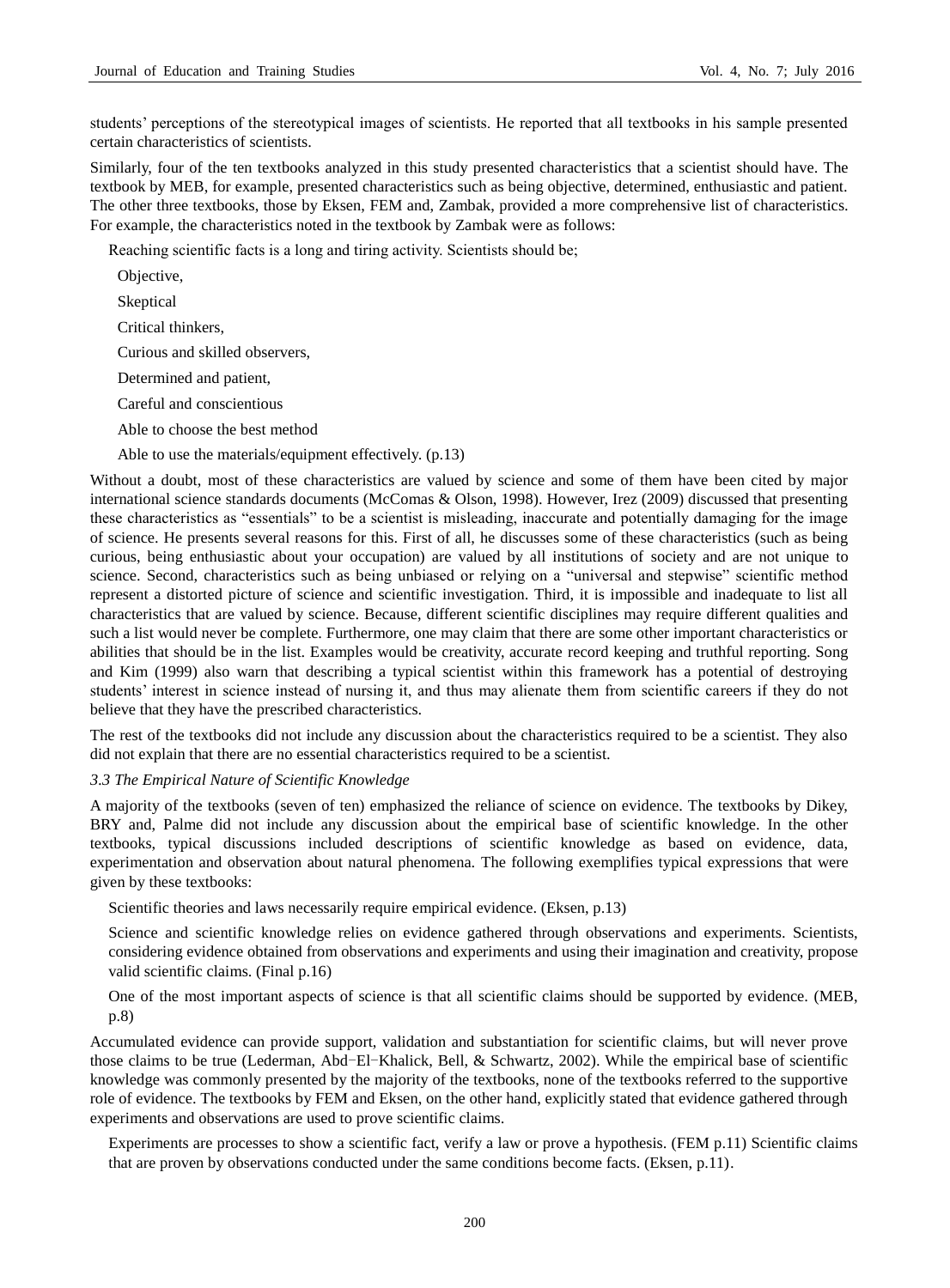#### *3.4 Scientific Method*

The existence of recipe procedures that all scientists follow in scientific investigations is one of the most widely held misconceptions about science (Lederman et al., 2002; McComas, 1998). The analysis of the textbooks in this study revealed that this misconception is still being expressed in some of the textbooks. Indeed, the analysis revealed that six of the ten textbooks analyzed in this study presented the scientific method as a universal and stepwise procedure that all scientists follow. The textbook by Eksen, for example, emphasized that scientists should follow the phases of the scientific method:

All explanations and generalizations generated by science is a product of a special kind of procedure called the scientific method. The scientific method consists of a series basic of principles and phases that all scientists should follow. (Eksen, p.10)

This is a common expression that was presented in the other textbooks by FDD, BRY, Dikey, ATA and, Zambak. Further, all of these six textbooks presented the scientific method consisting of five to ten steps. For example, the textbook by Zambak presented the definition of the problem as the first step for any scientific investigation. This is followed by observation and data collection. The next step is the formulation of a hypothesis. According to the textbook, this is followed by making predictions and designing controlled experiments. If the results of the experiments verify the hypothesis, then the hypothesis becomes a theory and then a law, which is problematic itself. If the results of the experiments do not verify the hypothesis, a new hypothesis is formulated and the same procedure is repeated for the new hypothesis. The number and names of the steps of the scientific method varied in the other five textbooks. The textbooks by FDD and Eksen offered a similar scheme to the Zambak in describing the steps of the scientific method, whereas the remaining three textbooks described a five-step scheme, starting with defining the problem and ending with drawing conclusions.

Today many philosophers and historians of science point out that such descriptions of the stepwise and universal scientific method have little relation to the ways that science is actually practiced. From this perspective, the scientific method is not a single recipe: scientific investigation requires imagination and creativity. Reflecting a similar perspective, the textbooks by MEB, Palme, FEM and, Final did not describe scientific methodology as a set of standards and steps to be followed, but rather as an unstructured process involving careful planning, creativity, collaboration, competition, patience, and continuity. The textbook by MEB informed students that scientists use a variety of different methods and approaches when searching for answers to scientific problems. The approach or method to be used depends on the nature of the question, scientific discipline and the perspective of the scientist (MEB, p.8).

In a similar vein, the textbook by Palme explained that

There is not a formula for a successful scientific research. There is no single scientific method that scientists should strictly follow. There are many elements in scientific investigations such as careful planning, creativity, collaboration, competition, patience, continuity and, luck. Such variety in the elements of scientific inquiry makes science less structured than many people think. (Palme, p.9)

All of these textbooks mentioned general principles and/or processes of scientific inquiry, such as a description of the problem, literature review, data collection, data analysis, and reporting, but they did not present them as standards or steps of the scientific method.

## *3.5 The Tentative Nature of Scientific Knowledge*

All scientific knowledge, including 'facts', 'theories', and 'laws', is tentative. As Claxton (1991) somewhat radically points out:

'… At each stage in the development of scientific ideas, what is 'obvious' today was 'ridiculous' yesterday and will be 'false' tomorrow' (p.80).

In their narrative about the status of scientific knowledge, eight of the textbooks, except for those by Eksen and, Zambak, emphasized the tentative nature of scientific knowledge.

… it is considered that there are no certain truths in science, that is, scientific knowledge is tentative (FEM, p.4).

Although scientific knowledge is durable and reliable, it is not certain and always open to change (FDD, p.13).

No matter how scientific knowledge seemed as certain to us, nobody can claim that it is 100% true (Dikey, p.18).

Although a majority of the textbooks explicitly pointed out the tentative NOSK, many of them failed to present reasons for change. Only three textbooks, those by FDD, MEB, and Final discussed the reasons leading scientific change. FDD, for example, explained that scientific knowledge changes in light of new evidence or new perspectives.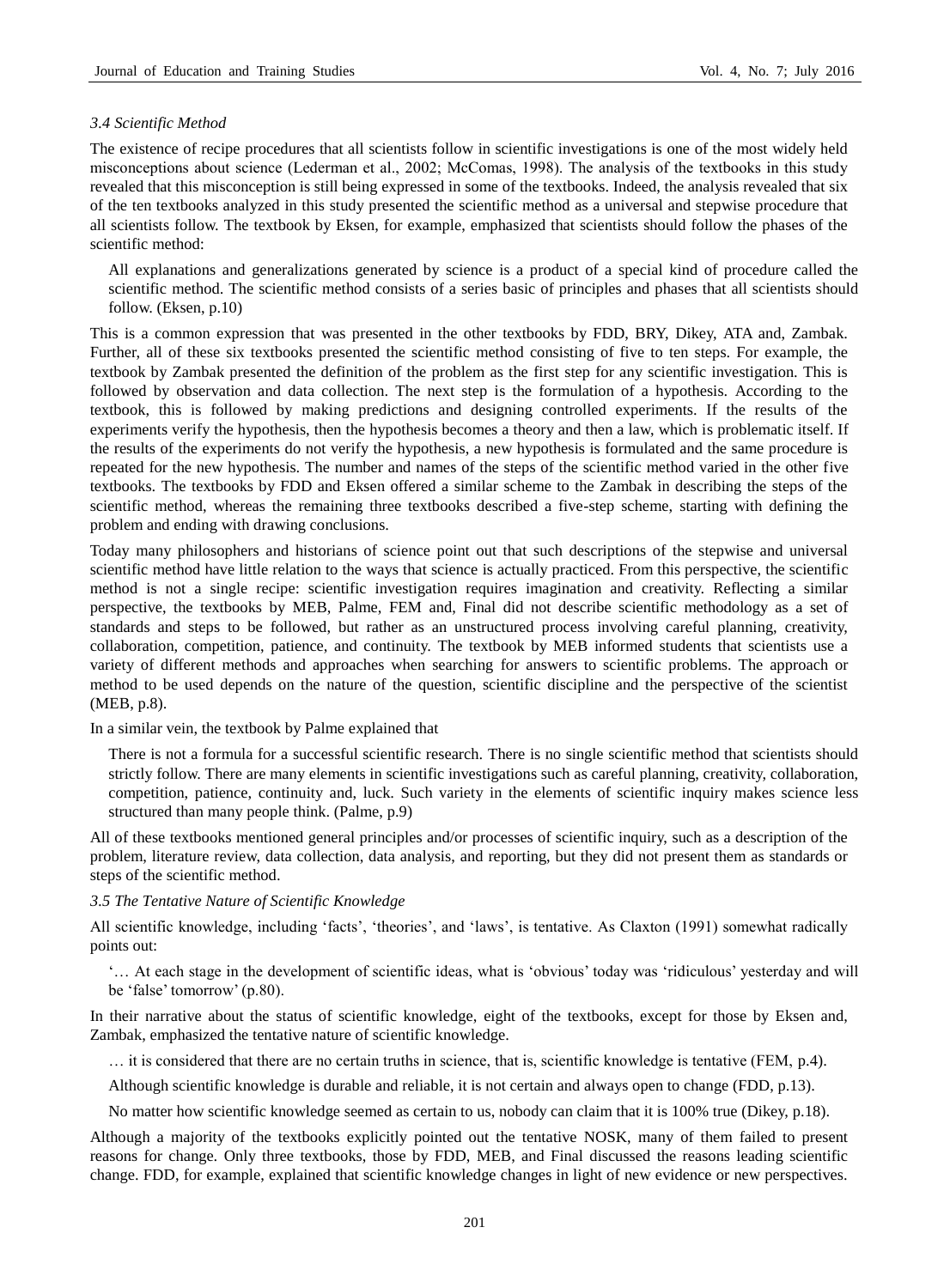The textbooks by MEB and Final presented more comprehensive explanations about the reasons for scientific change.

Scientific claims change as new evidence emerged and as existing evidence is reinterpreted in the light of new theoretical advances or changes in the cultural and social spheres. For example, fungi were classified in the plant kingdom until 1960s. But today, due to the advances in the field and changes in our understanding, plants and fungi are classified in different kingdoms (MEB, p.15).

The textbooks by Eksen and Zambak, on the other hand, did not mentioned about the tentative nature of scientific knowledge. On the contrary, these two textbooks presented various expressions which could lead misconceptions about the status of scientific knowledge in students' minds.

Scientific knowledge that is tested and verified under the same conditions is called fact. Therefore, facts are basic knowledge that everybody accepts (Eksen, p.11).

If the results confirm the predictions, the hypothesis becomes a fact… As a result of Pasteur's experiments, the idea that "life does not emerge from nonliving matter" became a fact (Zambak, p.11).

#### *3.6 The Relationship between Theories and Laws*

For many years, researchers repeatedly reported a potentially harmful misunderstanding amongst students and teachers concerning the nature and relationship between scientific theories and laws (Lederman, 1998; Lederman et al., 2002; McComas, 1998). This misunderstanding involves a belief that there is a developmental sequence and hierarchical relationship through which scientific ideas pass on their way to final acceptance as mature laws (Lederman, 1998; McComas, 1998). Individuals holding such misconceptions do not only believe that theories become laws depending on the availability of supporting evidence, and have greater status (Lederman, 1998), but also often fail to appreciate that all scientific knowledge in science is tentative as they see scientific laws as 'proven' scientific knowledge (McComas, 1998).

Therefore, a description of such important products of science in textbooks in a clear and informed way is of paramount importance. All textbooks analyzed in this study, except for the textbook by Dikey, provided explanations about the nature of scientific theories and laws. The textbook by Dikey did not include any discussion regarding the nature of scientific theories and laws. The other textbooks started their discussions by providing a description of scientific theory. All these textbooks pointed out the well sustained nature of scientific theories and informed that, despite scientific theories are well sustained, they are open to change. Following are examples of typical descriptions expressed in these textbooks.

In scientific terms, a theory can be described as an explanation about nature which is supported by a lot of evidence (FEM, p.13).

If a number of observations and experiments support a hypothesis, then the hypothesis becomes a scientific theory (FDD, p.16).

Hypothesis becomes a theory if it is supported through observations and experiments. Although scientific theories are supported by observations and experiments, they can change (Final, p.17).

With regard to the nature of scientific laws, however, descriptions provided by the textbooks were quite diverse. Two of the textbooks, those by Dikey and FDD, did not present any clear explanation regarding the issue. There was an unclear expression in the textbook by FDD. However, it is difficult to speculate if the textbook referred to scientific laws with this explanation.

Developed theories help scientists to reach universal rules. In this way, new rules are produced which would be used to find answers to new problems (FDD, p.16).

Four of the textbooks in the sample of the study presented a common misconception and claimed that scientific theories become scientific laws if they are proven and accepted by the scientific community. In line with their description of scientific laws as proven theories, these four textbooks also presented scientific laws as true accounts and explanations of natural phenomena.

If theories become scientific facts accepted by everyone, then, they are called laws. For example, Mendelian laws (BRY, p.14).

Laws are scientific facts accepted by all scientists… An important principle about scientific laws is their fixity (FEM, p.13).

Theories turn into scientific laws in time… Laws are scientific facts that are accepted as truths by all sciences. For example, Mendelian Laws (Final p.17).

Law: Scientific facts that are accepted by all sciences. They are supported by more valid knowledge and data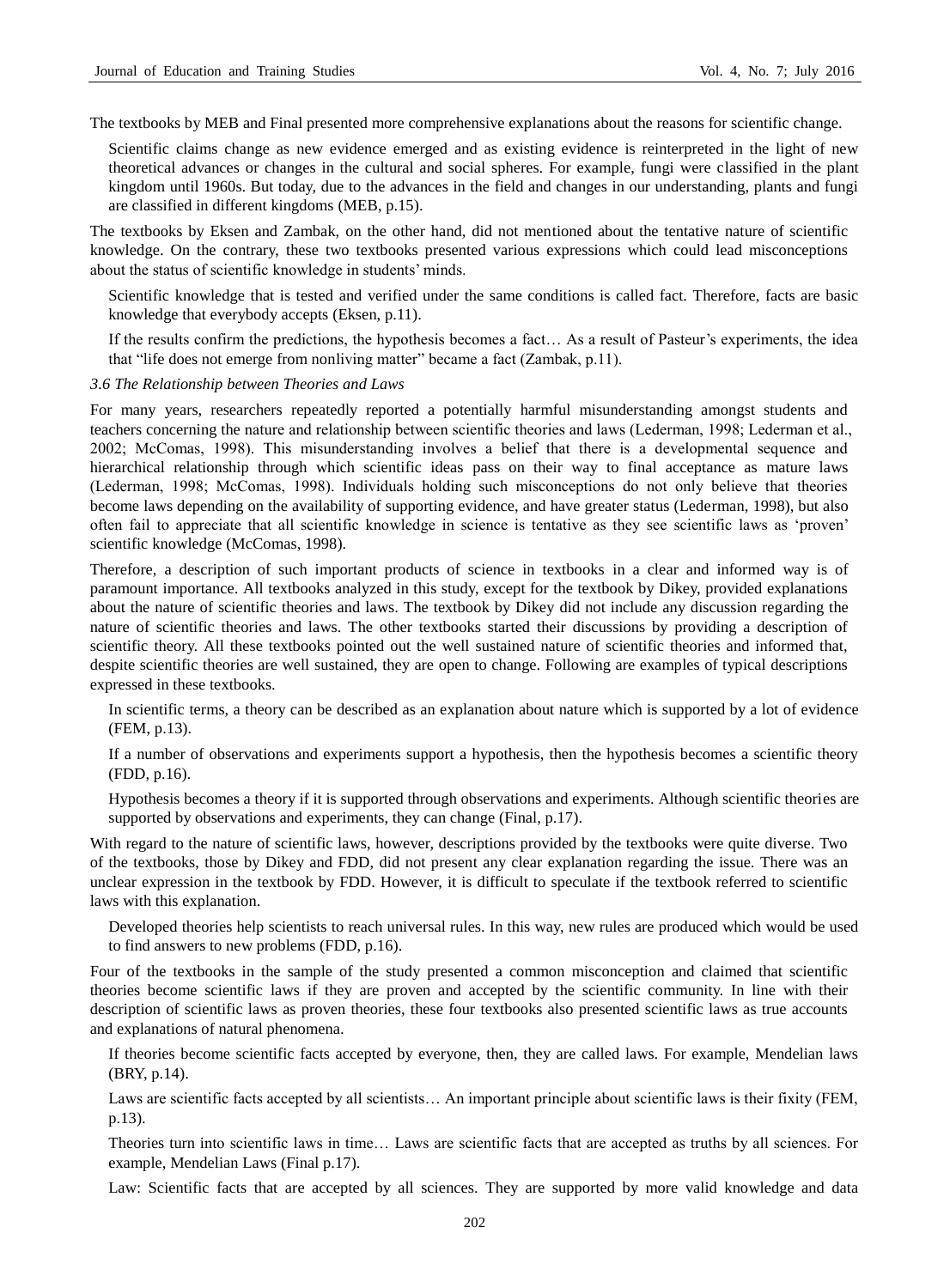comparing to theories. Mendelian Laws can be given as an example (Zambak, p.9).

The remaining four textbooks, on the other hand, did not refer to a hierarchical relationship in describing the nature of scientific laws. One of these textbooks by ATA described scientific laws as different forms of scientific knowledge compared to scientific theories.

A hypothesis become a scientific law if all tests show that it is consistent with the reality and if it enables us to make valid predictions about natural phenomena. Laws are more precise claims comparing to theories (ATA, p.17).

The textbooks by Palme, MEB and Eksen presented an informed description about the relationship between scientific theories and laws. These textbooks emphasized that scientific theories and laws are different types of scientific knowledge and that there is no hierarchical relationship between the two.

The concepts of scientific theory and law have different meanings… Scientific laws answer questions regarding "how" things happen in nature; theories explain laws and seek answers to "why" questions… there is no hierarchical relationship between theories and laws (Palme s.11).

Similarly, the textbook by MEB clearly indicated that scientific theories and laws are different kind of scientific knowledge.

Scientific laws describe how natural phenomena occur under controlled conditions. Scientific theories on the other hand, are well supported explanations of natural phenomena (MEB, p.15).

#### *3.7 Inference and theoretical Entities*

One of the important aspects of NOSK is about inference and theoretical entities in science. Inferences are statements about unobserved phenomena or entities. Scientific theories often posit the existence of unobserved entities, and therefore, cannot be directly tested (Lederman et al., 2002). Only indirect evidence can be used to support theories and establish their validity. This is an important aspect of science and should be explained to students with great care. Failure in understanding the nature of evidence and the role of inference in science may direct students towards a belief that science relies on direct evidence and, therefore, they may become suspicions about the validity of some of the scientific disciplines or research areas where there is a shortage of direct evidence (Irez, 2009). The inspection of the biology textbooks revealed that none of the textbooks in the study discussed the value of inference and theoretical entities in science.

#### *3.8 The Subjective NOS*

The textbooks in the study differed in their approaches to subjectivity in science. Four of the textbooks, those by

Dikey, BRY, Palme, and FDD, did not include any discussion or explanation regarding the subjective NOSK. The textbooks by Zambak, Eksen and, ATA, on the other hand, included statements and explanations indicating science is (and should be) an objective enterprise.

The first thing a scientist should consider is how s/he can contribute the common good of humankind… That is, s/he should think about if the research s/he is about to conduct would yield beneficial results for the humankind and should not behave emotionally… Scientists should not be under the influence of the ideas and data presented by other experts … should be totally objective while making observations (Zambak, p.8).

Scientific knowledge is accumulated through objective observation and experiments … [Scientists] should avoid bias in scientific studies … (Eksen, p.10) Scientists should be objective … (ATA, p.18).

No doubt that science values objectivity. However, scientists are no different in their level of objectivity than are other professionals. Like other professionals, scientists' theoretical and disciplinary commitments, beliefs, prior knowledge, training, experiences, and expectations, as well as their nationality, sex, and gender influence their work (Chalmers, 1999; Kuhn, 1970; Lederman, 1998; McComas, 1998; Ryan & Aikenhead, 1992). All these background factors form a mindset that affects the problems scientists investigate and how they conduct their investigations, what they observe (and do not observe), and how they make sense of, or interpret their observations (Lederman et al., 2002). Three of the textbooks in this study (MEB, FEM and, Final) informed students about the subjective NOSK. The textbook by MEB, for example, having emphasized that 'science is a subjective and humane process,' explained:

Various factors such as field of expertise, training, prior knowledge and experiences form a mindset that affects the problems scientists investigate and how they conduct their investigations, what they observe and how they make sense of, or interpret their observations (MEB, p.13).

Similar explanations were given by the textbooks by FEM and Final:

Factors like individual characteristics of scientists, their education, experiences and field of expertise can affect their cognitive structures and therefore may affect the way they approach scientific problems (FEM, p.4).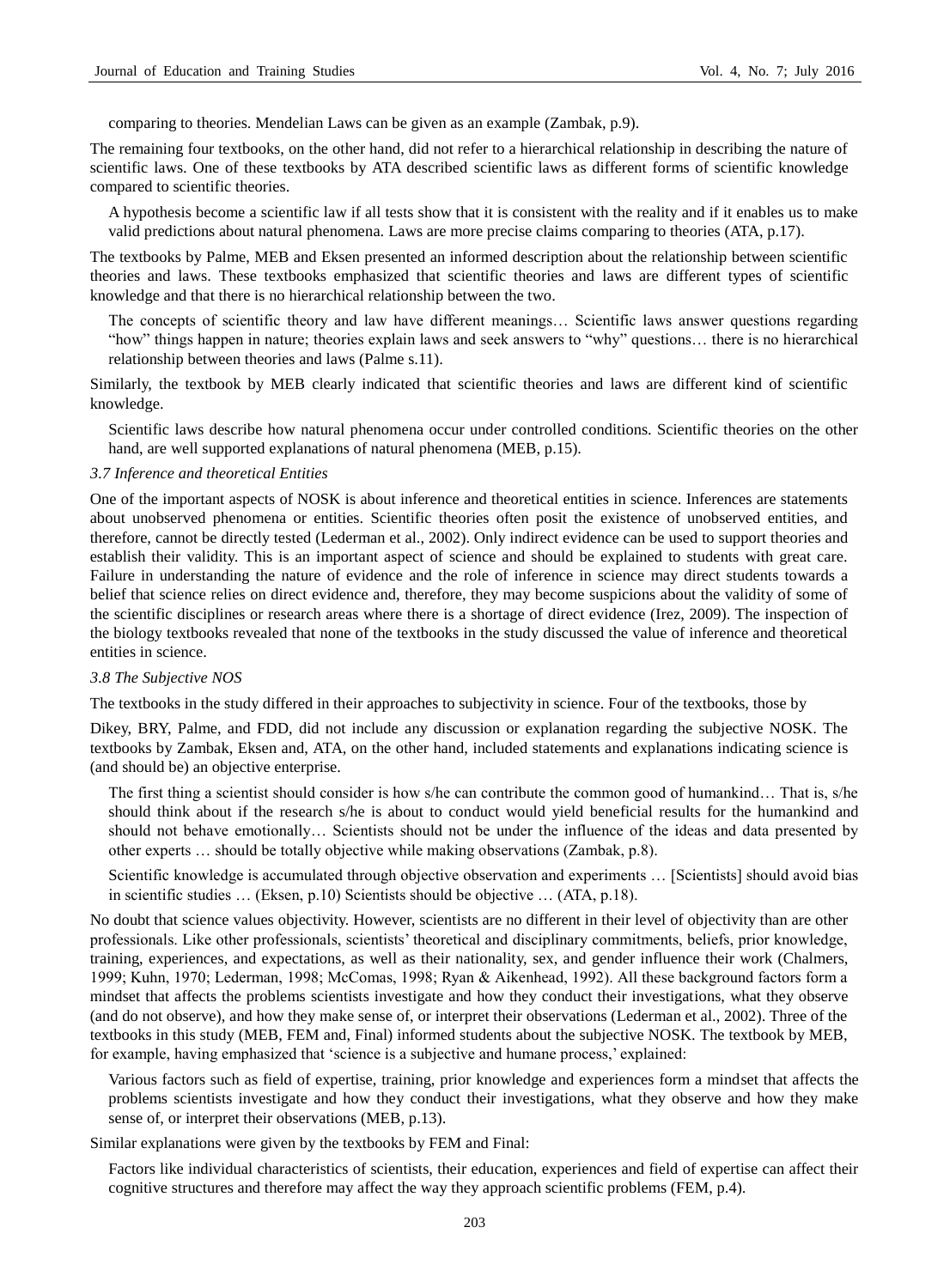… Therefore, even though science values objectivity, scientists' various aspects such as individual values, perspectives, beliefs and experiences affect their work (Final p.16).

#### *3.9 Social and Cultural Influences on Science*

Science is practiced in a culture and the individuals involved in scientific work are the products of that culture. As a social activity, science inevitably reflects social values and viewpoints (Lederman et al., 2002). Closely related to the discussion on the subjective NOSK, the relationship between science and society was also ignored by the majority of the textbooks in the study. Except for the three textbooks (those by MEB, ATA and Final), none of the textbooks presented any explanation regarding how science and society interact. The textbook by

Final explained that scientific studies are affected by society and culture.

Science is affected by the society and culture in which it is practiced. Cultural aspects and expectations of the society determines how science will progress… (Final p. 17).

Similar explanations were given in the textbooks by MEB and ATA. The textbook by MEB, for example, provided a much detailed account regarding how science affects and is affected by culture and society. First of all, science is an initiative that is affected by the society in which it is practiced. As scientists are members of the society, their identity, ideas and interests reflect the expectations and values of the society. This affects the research areas that scientists will choose. Further, scientific research today requires financial support. The majority of scientific research is financed by various institutions in society. Society's expectations and beliefs affect which research projects will be supported by these institutions. In turn, scientific knowledge closely affects societal life and understanding. Findings of scientific research such the structure of the atom or decoding the genetic material have changed the societal life as well as our understanding of nature (MEB, p.16).

Apart from these explanations regarding the relationship between science and society, the textbooks by MEB and ATA also pointed out that science is a product of all cultures.

… scientific knowledge is not a product of one civilization or nation, it is a common product and value of all humankind (ATA, p.18).

# *3.10 Creativity and Imagination in Science*

It is commonly accepted that the use of logic and close examination of evidence are necessary, but not usually sufficient, for the advancement of science (Lederman et al., 2002). Therefore, scientific ideas inevitably require and involve imagination and creativity. Science educators agree that students should be provided with opportunities to explore and discuss the creative and imaginative NOSK. Despite its importance, half of the textbooks in this study did not present any discussion about the role of creativity and imagination in science. The remaining textbooks, however, discussed the issue in various ways. The textbook by Eksen, for example, suggested that creativity is essential at the beginning of scientific research.

Hypothesizing is fundamentally a cognitive activity, which requires creativity (Eksen, p.12).

As presented in the Scientific Method section, the textbook by Palme considered that creativity and imagination are essential, especially in designing and running scientific investigations.

There are many elements in scientific investigations such as careful planning, creativity, collaboration, competition, patience, continuity and, luck. Such variety in the elements of scientific inquiry makes science less structured than many people think (Palme, p.9).

The textbooks by Final and FEM, on the other hand, reported that creativity and imagination play important roles in the interpretation of the results of scientific investigations.

… It should be noted that scientists' creativity and imagination contributed to many scientific discoveries.

For example, imagination played an important role in the discovery of DNA model by Watson and Crick … For this reason, scientists making the same observations or looking at the same findings can end up with different interpretations (FEM, p.4).

Many philosophers working in the field of philosophy of science consider scientific knowledge as a product of creativity and imagination (Final p.16).

Amongst all the textbooks, only the tome by MEB explained that creativity permeates scientific inquiry throughout. It is required in the development of the earliest conceptions of a research question, in designing and conducting research, and, in elucidating the results.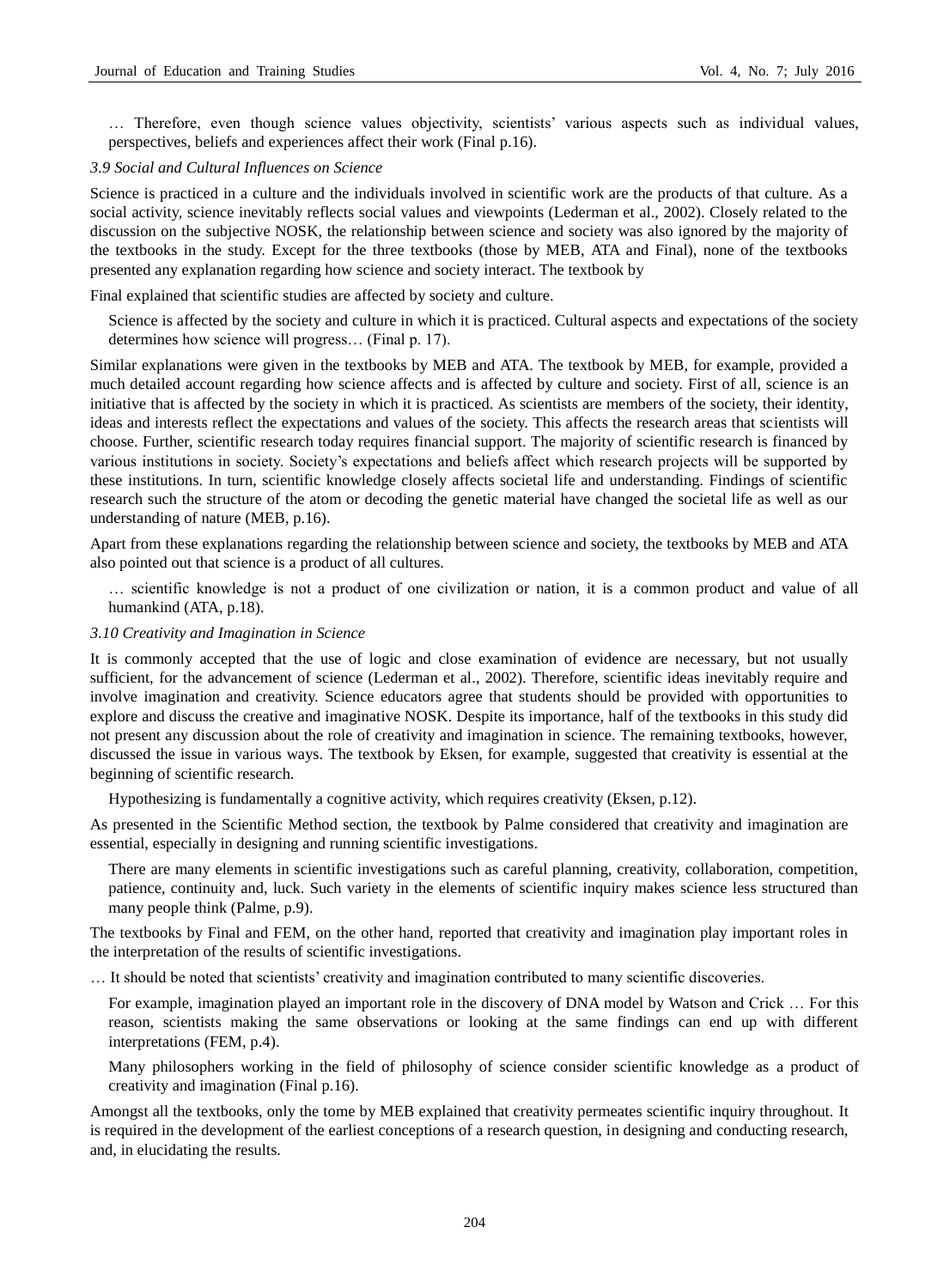## *3.11 General Overview of the Representations of NOSK in the Textbooks*

The findings concerning the representations of NOSK in Turkish Grade 9 biology textbooks are summarized in Table 3. This table presents the textbooks' representations of different aspects of scientific knowledge in relation to each other. It allows comparisons across the textbooks regarding their representations of NOSK. In the left column of the table are aspects of NOSK and statements about these aspects that have been frequently cited by recent science education reform documents (e.g., American Association for the Advancement of Science [AAAS], 1993; Turkish Ministry of National Education [MNE], 2007, 2013) and researchers in various studies (e.g., Lederman et al., 2002; McComas & Olson, 1998; Osborne et al., 2003). These aspects and statements are considered as adequate statements in reflecting and highlighting at least some aspects of science. The significance of these aspects and statements is that they, when considered together, cover much of what is central to the description of what NOSK is (Irez, 2009) and will help reveal a complete picture of the textbooks' approach to NOSK. The textbooks investigated in this study are placed at the top row. The symbols ' $\sqrt{$ ' and 'X' in each textbook's cell corresponding to each statement indicates the textbooks' agreement or disagreement with the statement in consideration. 'NR' means there is no reference in the textbook regarding that statement. The last column on the right side gives the number and percentage of the textbooks presenting ideas with the statement. By looking at these percentages, one can identify the problematic areas within the group. The last row at the bottom of the table, on the other hand, reveals the total individual scores of the textbooks. The reader can see each textbook's rate and percentage of agreement with all the statements.

By looking at the total number and percentages in the right column of the table, the reader can see that many aspects of NOSK were either presented in an uninformed way or not presented at all. For example, all the textbooks in the sample either presented certain characteristics that scientists should have (4) or did not mention any essential requirements to become a scientist. Similarly, although the majority of the textbooks emphasized the empirical base for scientific knowledge (7), none of them mentioned the supportive role of evidence. Two textbooks claimed that evidence is used to 'prove' scientific claims.

As seen in the table, while the majority of the textbooks (6) clearly indicated that scientific knowledge is tentative, most of them failed to explain the reasons for scientific change. Only three textbooks clearly pointed out that new evidence may cause change in scientific knowledge. Similarly, only three textbooks pointed out new ways of looking at existing evidence as a potential reason for scientific change whereas only two explained that changes in social context may also contribute to scientific change. The majority of textbooks (7) failed to present that there is not a hierarchical relationship between scientific theories and laws. Eight textbooks failed to point out that scientific laws, like all other forms of knowledge in science, are tentative. None of the textbooks drew attention to the inferential nature of scientific theories. The majority of the textbooks (7) failed to give reference to subjective NOSK. Only three textbooks mentioned that observations are based on theories and affected by values and beliefs that may account for differences amongst scientists. In a similar vein, the majority of the textbooks failed to present adequate information regarding the interpretation of data. Only three textbooks presented science as a product of culture and only two mentioned societal influences on scientific research. Only one textbook mentioned about the role of scientific community in establishing the validity of scientific claims.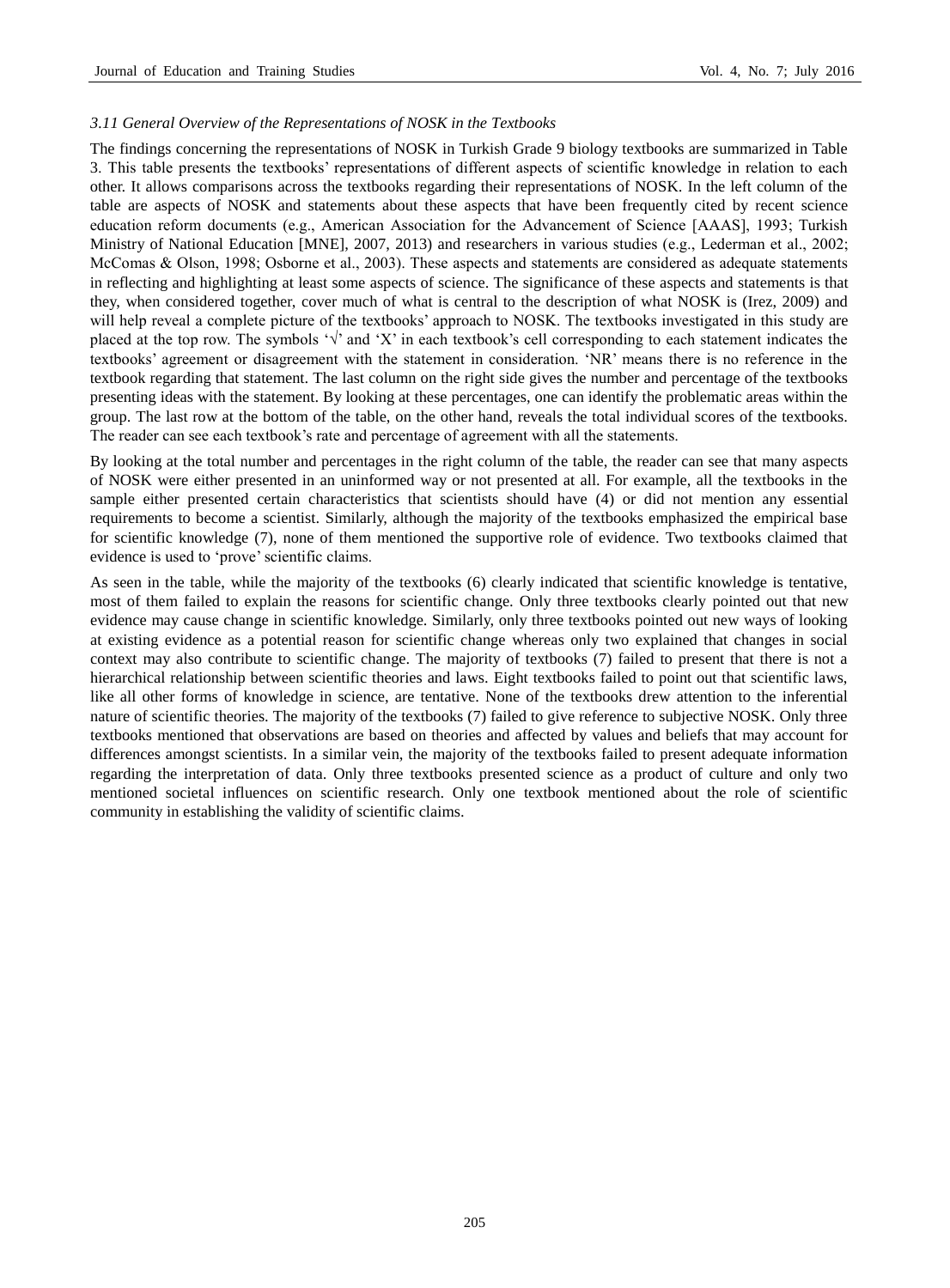Table 3. Overall analysis of the representations of NOSK in  $9<sup>th</sup>$  grade biology textbooks

| <b>Aspect of NOSK</b>                                                                | <b>Textbooks</b> |              |               |               |               |               |               |                |                |                | <b>Total</b>              |
|--------------------------------------------------------------------------------------|------------------|--------------|---------------|---------------|---------------|---------------|---------------|----------------|----------------|----------------|---------------------------|
|                                                                                      | <b>BRY</b>       | <b>Dikey</b> | Zambak        | <b>Eksen</b>  | <b>ATA</b>    | Palme         | <b>FDD</b>    | <b>FEM</b>     | Final          | <b>MEB</b>     |                           |
| <b>Description of science</b><br>Science as a way of<br>knowing<br><b>Scientists</b> | X                | $\mathbf X$  | $\mathbf X$   | $\mathbf X$   | $\mathbf X$   | $\sqrt{}$     | $\sqrt{}$     | $\sqrt{}$      | $\mathbf X$    | $\sqrt{}$      | 4/10<br>$(40\%)$          |
| No essential characteristics                                                         | <b>NR</b>        | <b>NR</b>    | $\mathbf X$   | X             | <b>NR</b>     | <b>NR</b>     | <b>NR</b>     | X              | <b>NR</b>      | X              | 0/10<br>$(0\%)$           |
| The empirical NOSK<br>Importance of evidence                                         | <b>NR</b>        | <b>NR</b>    | $\sqrt{}$     | $\sqrt{}$     | $\sqrt{}$     | <b>NR</b>     | $\sqrt{}$     | $\sqrt{}$      | $\sqrt{}$      | $\sqrt{}$      | 7/10<br>(70%)             |
| of<br>role<br>Supportive<br>evidence<br><b>Scientific method</b>                     | NR               | <b>NR</b>    | NR            | X             | NR            | NR            | <b>NR</b>     | X              | <b>NR</b>      | $\rm NR$       | 0/10<br>$(0\%)$           |
| No single scientific method                                                          | X                | X            | $\mathbf X$   | X             | X             | $\sqrt{}$     | X             | $\sqrt{}$      | $\sqrt{}$      | $\sqrt{ }$     | 4/10<br>$(40\%)$          |
| step-wise<br>Is<br>not<br>$\mathbf{a}$<br>procedure                                  | X                | X            | $\mathbf X$   | $\mathbf X$   | X             | $\sqrt{}$     | $\mathbf X$   | $\sqrt{}$      | $\sqrt{}$      | $\sqrt{}$      | 4/10<br>$(40\%)$          |
| The tentative NOSK<br>All scientific knowledge is<br>tentative                       | <b>NR</b>        | $\sqrt{}$    | X             | X             | $\sqrt{}$     | <b>NR</b>     | $\sqrt{}$     | $\sqrt{}$      | $\sqrt{}$      | $\sqrt{ }$     | 6/10<br>$(60\%)$          |
| Due to new evidence                                                                  | <b>NR</b>        | <b>NR</b>    | <b>NR</b>     | <b>NR</b>     | <b>NR</b>     | <b>NR</b>     | $\sqrt{}$     | <b>NR</b>      | $\sqrt{}$      | $\sqrt{ }$     | 3/10<br>$(30\%)$          |
| New ways of looking at<br>existing evidence                                          | NR               | <b>NR</b>    | <b>NR</b>     | NR            | NR            | <b>NR</b>     | $\sqrt{}$     | <b>NR</b>      | $\sqrt{}$      | $\sqrt{ }$     | 3/10<br>$(30\%)$          |
| Due to changes in social<br>context                                                  | <b>NR</b>        | <b>NR</b>    | <b>NR</b>     | <b>NR</b>     | NR            | <b>NR</b>     | <b>NR</b>     | <b>NR</b>      | $\sqrt{}$      | $\sqrt{ }$     | 2/10<br>(20%)             |
| Scientific theories and<br>laws<br>Theories are well sustained                       | $\sqrt{}$        | <b>NR</b>    | $\sqrt{}$     | $\sqrt{}$     | $\sqrt{}$     | $\sqrt{}$     | $\sqrt{}$     | $\sqrt{}$      | $\sqrt{}$      | $\sqrt{ }$     | 9/10                      |
| Theories may change                                                                  | NR               | <b>NR</b>    | $\sqrt{}$     | $\sqrt{}$     | $\sqrt{}$     | NR            | $\sqrt{}$     | $\sqrt{}$      | $\sqrt{}$      | $\sqrt{ }$     | $(90\%)$<br>7/10          |
| No<br>hierarchical                                                                   | X                | <b>NR</b>    | X             | $\sqrt{}$     | <b>NR</b>     | $\sqrt{2}$    | <b>NR</b>     | X              | X              | $\sqrt{ }$     | (70%)<br>3/10             |
| relationship<br>Laws may change                                                      | X                | <b>NR</b>    | X             | <b>NR</b>     | $\sqrt{}$     | <b>NR</b>     | <b>NR</b>     | $\mathbf X$    | X              | $\sqrt{}$      | $(30\%)$<br>2/10<br>(20%) |
| Inference and theoretical<br>entities                                                |                  |              |               |               |               |               |               |                |                |                |                           |
| Inferential nature of some<br>theories                                               | <b>NR</b>        | <b>NR</b>    | NR            | $\rm NR$      | NR            | NR            | <b>NR</b>     | NR             | <b>NR</b>      | $\rm NR$       | 0/10<br>$(0\%)$           |
| The subjective NOSK<br>Observations<br>are<br>theory-laden                           | <b>NR</b>        | <b>NR</b>    | $\mathbf X$   | X             | <b>NR</b>     | <b>NR</b>     | <b>NR</b>     | $\sqrt{}$      | $\sqrt{}$      | $\sqrt{ }$     | 3/10<br>$(30\%)$          |
| Are affected by values and<br>beliefs                                                | <b>NR</b>        | NR.          | X             | $\mathbf X$   | X             | <b>NR</b>     | <b>NR</b>     | $\sqrt{}$      | $\sqrt{}$      | $\sqrt{ }$     | 3/10<br>$(30\%)$          |
| in<br>Differences<br>data<br>interpretation                                          | <b>NR</b>        | <b>NR</b>    | $\mathbf X$   | <b>NR</b>     | <b>NR</b>     | <b>NR</b>     | <b>NR</b>     | $\sqrt{}$      | $\sqrt{}$      | $\sqrt{}$      | 3/10<br>$(30\%)$          |
| Social<br>cultural<br>and<br>influences in science<br>Science as a product of        | NR               | NR           | NR            | NR            | √             | NR            | NR            | NR             | $\sqrt{}$      | $\sqrt{}$      | 3/10                      |
| culture<br>Society influences science                                                | NR               | NR           | $\rm NR$      | NR            | $\rm NR$      | NR            | NR            | NR             | $\sqrt{ }$     | $\sqrt{}$      | $(30\%)$<br>2/10          |
| Science as a culture within                                                          | NR               | NR           | $\rm NR$      | $\rm NR$      | $\rm NR$      | $\rm NR$      | $\rm NR$      | $\rm NR$       | NR             | $\sqrt{}$      | $(20\%)$<br>1/10          |
| itself<br><b>Creativity</b><br>and<br>imagination in science                         |                  |              |               |               |               |               |               |                |                |                | $(10\%)$                  |
| Involves imagination and<br>creativity                                               | NR               | NR           | $\rm NR$      | $\sqrt{}$     | $\rm NR$      | $\sqrt{ }$    | NR            | $\sqrt{}$      | $\sqrt{}$      | $\sqrt{}$      | 5/10<br>$(50\%)$          |
| <b>Total</b>                                                                         | 1/22<br>(5%)     | 1/22<br>(5%) | 3/22<br>(14%) | 5/22<br>(23%) | 6/22<br>(27%) | 6/22<br>(27%) | 7/22<br>(32%) | 11/22<br>(50%) | 15/22<br>(68%) | 19/22<br>(86%) | 74/220<br>(34%)           |

On the other hand, the reader can see each textbook's total score by looking at the bottom of the table. As seen in the table, the textbooks' individual performances ranged from 5% to 86%. From this perspective, the reader can see that 8 out of 10 textbooks' individual performances were less than or equal to 50%. Only two textbooks, those by Final and MEB, had scores above 50%, the textbook by MEB achieving 86%. The textbooks by BRY and Dikey were the least successful textbooks in presenting adequate information regarding NOSK. Both were rated at 5% by presenting only one idea consistent with the statements listed in the table. This performance may be expected from the textbook by BRY, as the textbook devoted two pages to the discussions on NOSK in total of 256 pages (0.78% of all pages). The textbook by Dikey, however, devoted seven pages for NOSK (3.15% of all pages). Despite this coverage, the textbook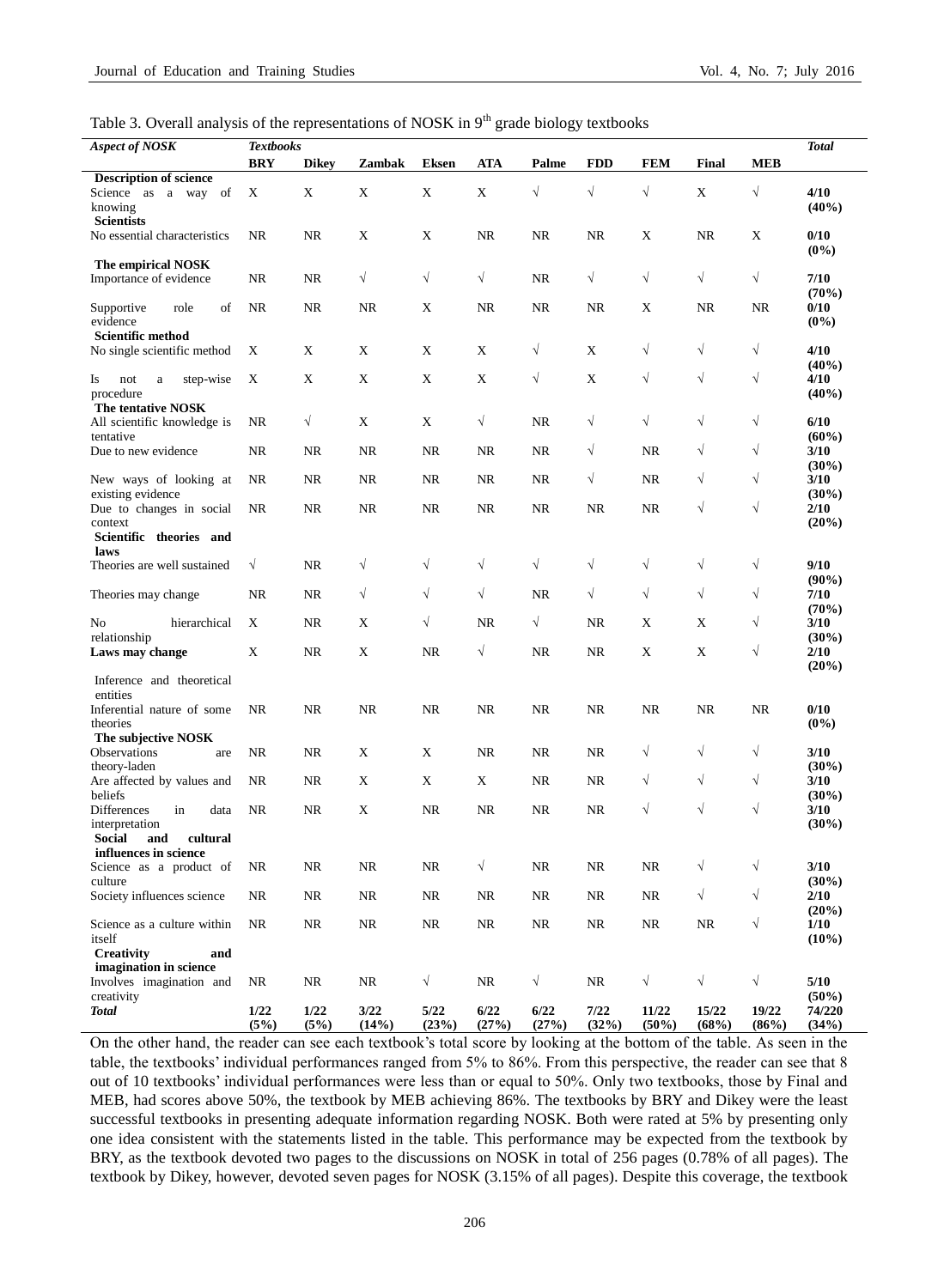failed to present any information on 18 of the 22 statements in the table. A general inspection of the pages where NOSK is discussed in the textbook revealed that, the authors of the textbook preferred to present an overview of the chronological history of biology without integrating any discussion about NOSK. The textbook by MEB emerged as the most successful as it covered the majority of the aspects of NOSK and presented informed views about these aspects. The mean score for all textbooks was 34%, which means that they failed to cover or present adequate information about the majority of the aspects of NOSK considered in this study.

## **4. Discussion**

As explained earlier, promoting student learning about NOSK as a fundamental dimension of scientific literacy has been emphasized in many international curriculum documents in the last 30 years. With the recognition of the importance of developing adequate understandings about NOSK in achieving scientific literacy, science educators focused their attention on assessing students' and teachers' understanding and developing effective teaching approaches and curricular materials for teaching and learning NOSK. Such movement found echoes in Turkey as well. Consequently, science education curriculum reform attempts in the last ten years underlined the importance of developing student understanding of NOSK. Considering the important role of textbooks in teaching and learning, textbooks are expected to present comprehensive and adequate explanations regarding NOSK.

The results of the study showed that two biology textbooks in the sample provided adequate descriptions of NOSK. The most successful textbook, the textbook by MEB, is one of the three that have been assigned by the Turkish Ministry of National Education as the primary textbook. However, the performances of the other two textbooks, those by Dikey and ATA, with regard to covering necessary aspects of NOSK and presenting them in an adequate manner, were quite poor with scores of 5% and 27% respectively. As explained, these textbooks are distributed to students free of charge, so millions of students (depending on the region of their schools) use one of these textbooks as the primary source of nearly all information about NOSK. This means that the vast majority of students would not get clear and adequate information about NOSK through these textbooks. Results indicate that the majority of the remaining seven textbooks would not help students in this manner.

A previous study by Irez (2009) assessed most frequently used five secondary school biology textbooks in Turkey to examine the nature and the quality of treatment given to NOSK. The investigation revealed a number of serious problems with the way NOSK is portrayed in textbooks. Science was generally portrayed as collection of facts, not as a dynamic process of generating and testing alternative explanations about nature. Irez concluded that the authors of the textbooks often appeared not to understand the processes well enough to explain them to students and presented various misleading and inadequate descriptions regarding scientific enterprise. Further, he found that some important aspects of science were neglected by textbooks.

In light of the findings of this study, it is difficult to conclude that important progress has been achieved in the way that NOSK is represented in biology textbooks. Findings of this research indicate that the majority of the biology textbooks failed to present adequate conceptions about many aspects of NOSK, or they did not present them at all. The discussions that the majority of the textbooks provided about the essential characteristics of scientists, scientific method, tentative NOSK, the relationship between scientific theories and laws, the role of inference in science, subjectivity in science and the relationship between science and society were often inadequate or non-existent.

The finding that the majority of textbooks reviewed in this study were found to be poor, misleading or inadequate descriptions of science is worrying and has serious implications for the promotion of science literacy in Turkey. It is clear that better textbooks that are scientifically accurate and educationally balanced are essential.

The question to be discussed is why the authors of these textbooks failed to present an adequate and informed image of science despite the role and importance of NOSK, which has been stressed in recent science education curriculum reforms in Turkey. Irez (2009) considers that the reason is multifaceted. He wrote that the majority of textbook authors in Turkey are themselves science teachers. It is well documented that Turkish science teacher education programs do not give precedence to the teaching of history and philosophy of science (Irez, Cakir, & Dogan, 2008). Given this fact, Irez (2009) argues it is not surprising that the authors, as products of such an education, pictured uninformed views about NOSK in their textbooks. Further, Irez continues, the teachers using these curriculum materials are not knowledgeable enough about NOSK, they accept the authority of textbooks. As a result, the information given about NOSK faces no objection by science teachers and a valuable feedback mechanism which is necessary to correct scientifically inaccurate information presented in textbooks fails.

These discussions point out that curriculum change itself does not guarantee change in educational practices (Irez & Cakir, 2010; Phillips & Chiappetta, 2007). It is important to accept teacher education, curriculum and curriculum materials as a whole for quality in science education and undertake necessary critical and thoughtful steps accordingly (Irez, 2009). This involves restructuring science teacher education programs in a way to promote scientifically literate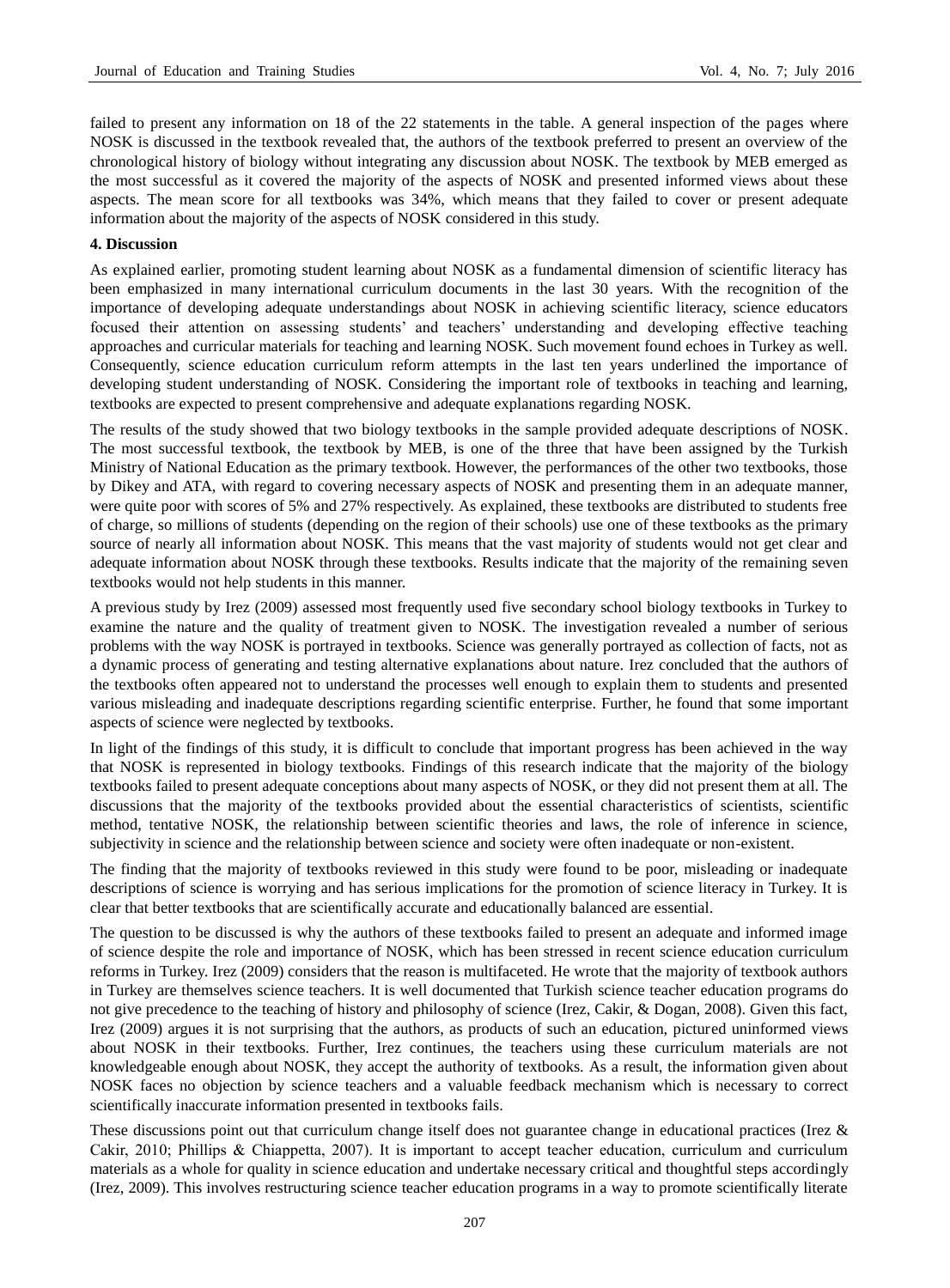teachers and reconsidering the curriculum in a way that allows and promotes learning of science in a meaningful and acceptable way (Irez & Cakir, 2006; Yager, Dogan, Hacieminoglu, & Yager, 2012). Further, assessment in science education in both school and national levels should aim to assess learning of processes as well as products of science (Cakir, 2008). Only with this holistic approach can better science textbooks that actually support learning of worthwhile ideas help teachers build their own content and pedagogical knowledge.

#### **Acknowledgements**

This study was supported by the Scientific Research Projects Coordination Office of Marmara University, Istanbul/Turkey. Contract Grant Number: EGTD1103160126.

## **References**

Aitheide, D. L. (1996). *Qualitative media analysis*. Thousand Oaks, CA: Sage.

- American Association for the Advancement of Science (AAAS). (1993). *Benchmarks for scientific literacy*. New York: Oxford University Press.
- Cakir, M. (2008). Constructivist approaches to learning in science and their implications for science pedagogy: a literature review. *International Journal of Environmental & Science Education, 4*(3), 193-206
- Cakir, M. (2011). Epistemological Dialogue of Validity: Building Validity in Educational and Social Research. *Education, 4*(132), 664-675
- Chalmers, A. F. (1999*). What is this thing called science?* (3rd ed.). Buckingham: Open University Press.
- Chiang-Soong, B., & Yager, R. E. (1993). The inclusion of STS material in the most frequently used secondary science textbooks in the US. *Journal of Research in Science Teaching, 30*(4), 339-349. <http://dx.doi.org/10.1002/tea.3660300403>
- Chiappetta, E. L., & Koballa, T. R. (2002). *Science education in the middle and secondary schools* (5th edn.) Upper Saddle River. NJ: Merrill Prentice Hall.
- Chiappetta, E. L., Sethna, G. H., & Fillman, D. A. (1993). Do middle school life science textbooks provide a balance of scientific literacy themes? *Journal of Research in Science Teaching, 30*(7), 787-797. <http://dx.doi.org/10.1002/tea.3660300714>
- Claxton, G. (1991). *Educating the Inquiring Mind: The Challenge for School Science*. London: Harvester Wheat sheaf.
- Dogan-Bora, N., Arslan, O., & Cakiroglu, J. (2006). Lise ogrencilerinin bilim ve bilim insani hakkindaki gorusleri. *Hacettepe Universitesi Egitim Fakultesi Dergisi, 31*, 32-44.
- Driver, R., Leach, J., Millar, R., & Scott, P. (1996). *Young people's images of science*. Buckingham: Open University Press.
- Duschl, R. A. (1990). *Restructuring science education: The importance of theories and their development*. Teachers College Press.
- Han, C. (2013). Ogretmenlerin islevsel paradigmalari ve egitim reformu. *Trakya Universitesi Egitim Fakultesi Dergisi, 1*(3), 59-79
- Irez, S. (2006). Are we prepared?: An assessment of preservice science teacher educators' beliefs about nature of science. *Science Education, 90*(6), 1113–1143.<http://dx.doi.org/10.1002/sce.20156>
- Irez, S. (2009). Nature of science as depicted in Turkish biology textbooks. *Science Education, 93*(3), 422-447. <http://dx.doi.org/10.1002/sce.20305>
- Irez, S., & Cakir, M. (2006). Critical Reflective Approach to Teach the Nature of Science: A Rationale and Review of Strategies. *Journal of Turkish Science Education, 2*(3), 19-35.
- Irez, S., & Cakir, M. (2010). Horizon of Science Education Reform in Turkey: Challenges Ahead. *Ahi Evran Üniversitesi Kırşehir Eğitim Fakültesi Dergisi, 11*(4), 79-96.
- Irez, S., & Han, C. (2011). Educational Reforms as Paradigm Shifts: Utilizing Kuhnian Lenses for a Better Understanding of the Meaning of, and Resistance to, Educational Change. *International Journal of Environmental and Science Education, 6*(3), 251-266.
- Irez, S., Cakir, M. & Dogan, O. (2008). *Scientific literacy and the curriculum: the Turkish case.* Conference of Asian Science Education. Kaohsiung, Taiwan.
- Kuhn, T. (1970). *The structure of scientific revolutions*. Chicago: University of Chicago Press.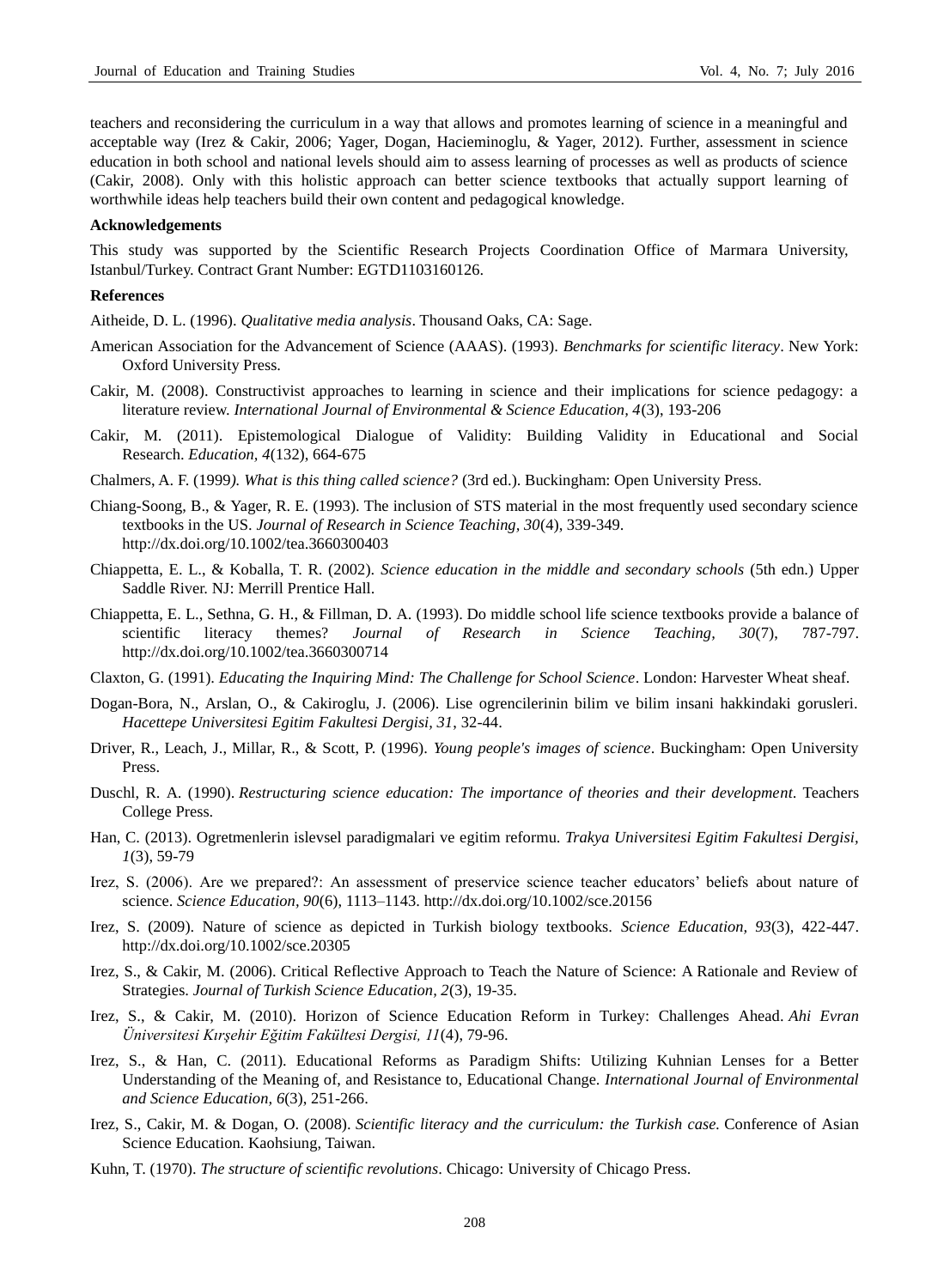- Lederman, N. G. (1998). The state of science education: Subject matter without content. *Electronic Journal of Science Education, 3*(2), 1-12.
- Lederman, N. G. (2007). Nature of science: Past, present, and future. In S. Abell & N.G. Lederman (Eds), *Handbook of research on science education*, (pp: 831-879). New York: Routledge
- Lederman, N. G., Abd-El-Khalick, F., Bell, R. L., & Schwartz, R. S. (2002). Views of nature of science questionnaire: Toward valid and meaningful assessment of learners' conceptions of nature of science. *Journal of research in science teaching, 39*(6), 497-521.<http://dx.doi.org/10.1002/tea.10034>
- McComas, W. F. (1998). The principal elements of the nature of science: Dispelling the myths. In W. F. McComas (Ed.), *The nature of science in science education: Rationales and strategies* (pp. 53-70). Dordrecht: Kluwer Academic Publishers.
- McComas, W. F., & Olson, J. K. (1998). The nature of science in international science education standards documents. In W. F. McComas (Ed.), *The nature of science in science education: Rationales and strategies* (pp. 41-52). Dordrecht: Kluwer Academic Publishers.
- Meichtry, Y. J. (1992). Influencing student understanding of the nature of science: Data from a case of curriculum development. *Journal of Research in Science Teaching, 29*(4), 389-407.<http://dx.doi.org/10.1002/tea.3660290407>
- Mesci, G., & Schwartz, R. S. (2016). Changing Preservice Science Teachers' Views of Nature of Science: Why Some Conceptions May be More Easily Altered than Others. *Research in Science Education*, 1-23. <http://dx.doi.org/10.1007/s11165-015-9503-9>
- Ministry of National Education (MNE). (2007). *Ortaöğretim 9-12. Sınıflar Biyoloji Dersi Öğretim Programı*. Ankara: MEB Basımevi.
- Ministry of National Education (MNE). (2013). *Ortaöğretim Biyoloji Dersi Öğretim Programı*. Ankara: MEB Basımevi.
- Niaz, M. (2008). What 'ideas-about-science' should be taught in school science? A chemistry teachers' perspective. *Instructional Science, 36*, 233–249[. http://dx.doi.org/10.1007/s11251-007-9031-8](http://dx.doi.org/10.1007/s11251-007-9031-8)
- Niaz, M. (2013). Textbooks: Impact on Curriculum. Encyclopedia of Science Education, 1-4. Dordrecht: Springer. [http://dx.doi.org/10.1007/978-94-007-6165-0\\_181-2](http://dx.doi.org/10.1007/978-94-007-6165-0_181-2)
- Niaz, M. (2014). Evaluation of Textbooks: Approaches and Consequences. *Encyclopedia of Science Education*, 1-4. Dordrecht: Springer
- Osborne, J., Collins, S., Ratcliffe, M., Millar, R., & Duschl, R. (2003). What 'Ideas-about-science' should be taught in school science? A Delphi study of the expert community. *Journal of Research in Science Teaching, 40*(7), 692-720. <http://dx.doi.org/10.1002/tea.10105>
- Phillips, M. C., & Chiappetta, E. L. (2007). Do middle school science textbooks present a balanced view of the nature of science. In annual meeting of National Association for Research in Science Teaching, New Orleans, LA.
- Ryan, A. G. (1987). High school graduates' beliefs about science-technology- society IV: The characteristics of scientists. *Science Education, 71*(4), 489–510.<http://dx.doi.org/10.1002/sce.3730710403>
- Ryan, A. G., & Aikenhead, G. S. (1992). Students' preconceptions about the epistemology of science. *Science Education, 76*(6), 559-580[. http://dx.doi.org/10.1002/sce.3730760602](http://dx.doi.org/10.1002/sce.3730760602)
- Schwartz, R. S., & Lederman, N. G. (2002). 'It's the Nature of Beast': The Influence of Knowledge and Intentions on Learning and Teaching Nature of Science. *Journal of Research in Science Teaching, 39*(3), 205-236. <http://dx.doi.org/10.1002/tea.10021>
- Solomon, J., Duveen, J., & Scott, L. (1994). Pupils' images of scientific epistemology. *International Journal of Science Education, 16*(3), 361-373.<http://dx.doi.org/10.1080/0950069940160309>
- Song, J., & Kim, K. S. (1999). How Korean students see scientists: The images of the scientist. *International Journal of Science Education, 21*(9), 957-977.<http://dx.doi.org/10.1080/095006999290255>
- Stake, R. E., & Easley, J. A. (1978). *Case studies in science education*. Urbana: University of Illinois Center for Instructional Research and Curriculum Evaluation.
- Stern, L., & Roseman, J. (2004). Can middle school science textbooks help students learn important ideas? Findings from Project 2061's curriculum evaluation study: Life science. *Journal of Research in Science Teaching, 41*(6), 538-568.<http://dx.doi.org/10.1002/tea.20019>
- Vesterinen, V. M., Aksela, M., & Lavonen, J. (2013). Quantitative analysis of representations of nature of science in